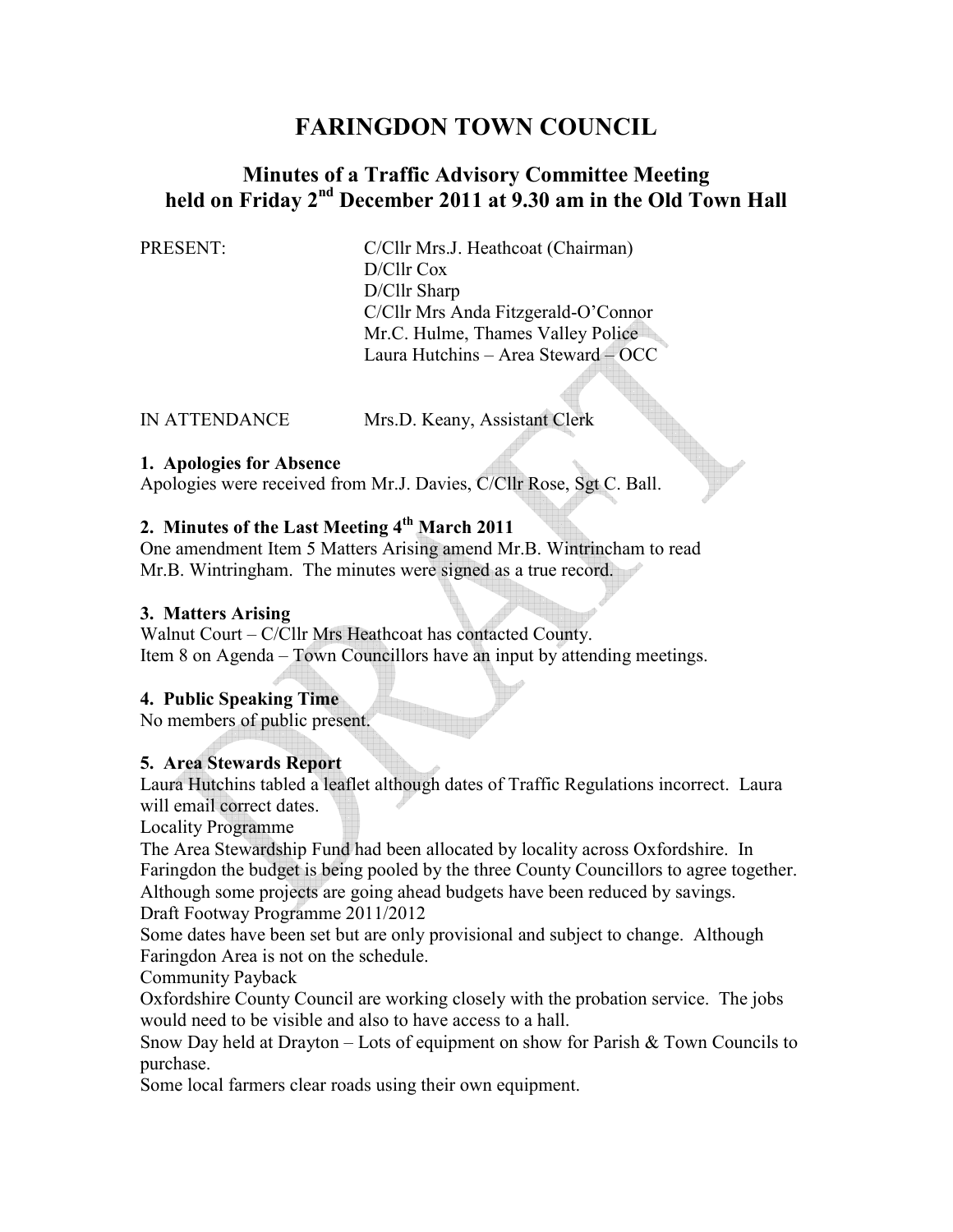Mr.Chris Hulme advised the farmers need to make sure insurance cover is in place. D/Cllr Sharp explained if the farmer has National Farmers Insurance they will be covered. They should go through to County to complete a register.

D/Cllr Sharp farmers have snow ploughs supplied by the County some years ago. Some farmers still have this equipment.

D/Cllr Sharp queried the bridge at Longcot junction Major Road, Shrivenham just higher up than Stones Farm.

C/Cllr Mrs Heathcoat this was discussed at the Nag meeting. To discuss with C/Cllr Fitzgerald-O'Connor. C/Cllr Mrs Heathcoat explained a budget of £ 75,000 for 3 areas which can be pooled between Faringdon and surrounding areas.

C/Cllr Mrs. Heathcoat suggested the apron outside the Old Town Hall could be reduced in size. Laura Hutchins, Lee Turner and C/Cllr Mrs Heathcoat looked at Marlborough Street, Gloucester Street and Coleshill.

Coleshill – side of road clearing out pavement needs relaying.

Area Stewards fund – you have to complete a form per job.

C/Cllr Mrs Heathcoat has passed all information to Laura Hutchins by email. They will look into this and report back.

C/Cllr Mrs Heathcoat asked Laura Hutchins for feedback on the A420 Wantage turn off A417 Stanford Road, for the road to be opened up. Laura Hutchins thought Judy Kelly had looked into this and reported back. She will request Judy Kelly to email report to C/Cllr Mrs Heathcoat.

Cllr Mrs Fitzgerald O'Connor reported the budgets are for various projects.

C/Cllr Mrs Heathcoat advised officers will look at Health & Safety or possibly Section 106 monies.

D/Cllr Cox Stanford Road – large concrete block and fence are at the bottom of Stanford Road.

Increase in Stanford Road traffic for access into the Cricket Club and Skate Park. D/Cllr Alison Thomson had brought this originally to Traffic Advisory Committee. Mr. Chris Hulme advised this was originally closed, and if it was re opened it would cause more problems on the roundabout and could become an accident area.

C/Cllr Anda Fitzgerald-O'Connor queried the parking problems in Shrivenham around the school, this has been examined by the Police.

Mr.C. Hulme filled in the Traffic Advisory Committee with brief details. Cars driving and parents allowing children to cycle the wrong way, which should be one way traffic. Police are involved also Lee Turner. The School entrance is on a one way street. Parents going against the flow, police have met with the headteacher and closed the pedestrian entrance. Oxfordshire County Council are involved due to legal implications.

A playschool also uses the building. There is no record of a one way street of Manor Lane becoming legal.

Parish Council, the School and Police will liase with C/Cllr Mrs Anda Fitzgerald-O'Connor.

Mr. Chris Hulme will liase with Mr.Lee Turner and Laura Hutchins.

#### **6. District Traffic Matters**

D/Cllr Cox advised the 2 hours free parking will commence in the Vale car parks from  $9<sup>th</sup>$ December 2011. A banner advertising this will be put up in Faringdon.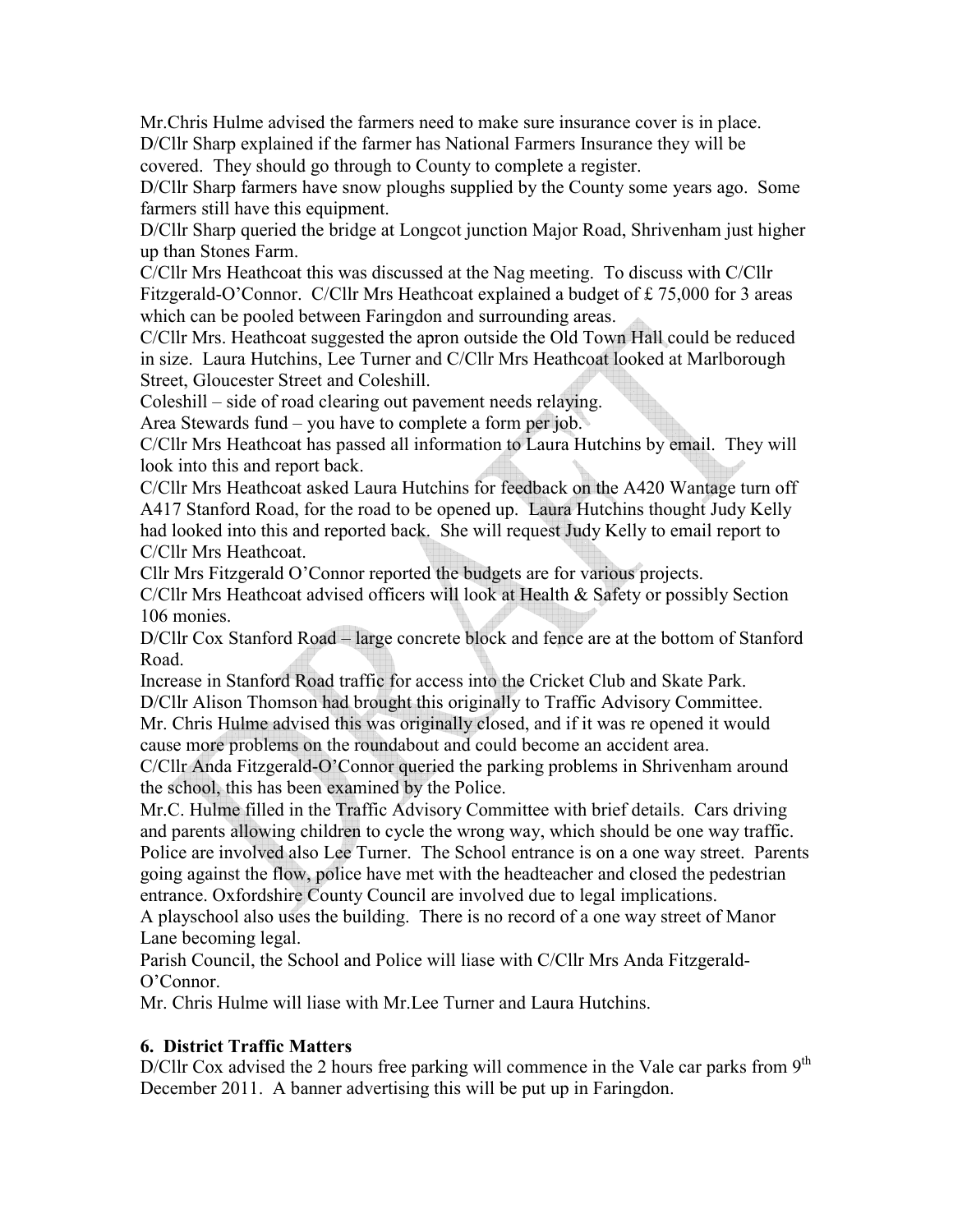Faringdon Town Parking Brief November edition, D/Cllr Cox had prior discussion with C/Cllr Mrs Heathcoat who felt this matter should be passed to Faringdon Town Council Planning & Highways Committee for discussion. Mrs. Keany informed a copy had been passed to the Deputy Clerk who was responsible for Planning & Highways. It was on the Agenda to be discussed at the meeting on the  $6<sup>th</sup>$  December 2011.

Parking in Lechlade Road - D/Cllr Cox had been communicating with a local resident regarding the parking problems on Lechlade Road. C/Cllr Mrs. Heathcoat will email the resident Sue Englefield and advise it was discussed at the Traffic Advisory Committee on  $2<sup>nd</sup>$  December 2011. The area had been surveyed recently by County Council staff. It was agreed a further visit would take place and to be reported back at the next meeting of Faringdon Area Traffic Advisory Committee which will be held on  $16<sup>th</sup>$  March 2012. Mr. Chris Hulme enquired how much parking are we going to achieve possibly 3 or 4 spaces.

Laura Hutchins and Lee Turner will re visit and report back.

#### **7. A420 – Increase in heavy traffic**

Defer to the next meeting as Cllr Price not present.

## **8. Recommendation from FTC Planning & Highways Committee**

 **Traffic Advisory Committee Chairmanship should revolve on an annual basis**  After discussion the Chairman felt status quo report back to Faringdon Town Council. The Committee report back to Faringdon Town Council that the Traffic Advisory Committee is actually Faringdon Area Traffic Advisory and looks at all surrounding areas. Oxfordshire County Council approved the formation. It was agreed the constitution and Terms of Reference be changed to read Faringdon Area Traffic Advisory. C/Cllr Mrs. Heathcoat discussed the amendment with the Committee and it was revised on 2<sup>nd</sup> December 2011. This was unanimous.

#### **9. Any Other Business**

Mr. Chris Hulme reported a local resident of Canada Lane had written to Faringdon Infant School, who had then contacted PCSO Kerry Davis regarding the parking problems.

D/Cllr Cox declared an interest as Chair of Governor at Faringdon Infant School and took no part in the discussion, but remained present.

C/Cllr Mrs. Heathcoat explained the school have informed parents not to park or turn in this resident's car park.

Mr. Chris Hulme stated PCSO Kerry Davis will attend an assembly to explain about the safety of parking. Mr. Chris Hulme suggested the local PCSO Kerry Davis work with the school.

Mrs. Keany will send details of the free 2 hour parking which will start on the  $9<sup>th</sup>$ December 2011, to local schools. Hopefully this might encourage parents to park in the car parks.